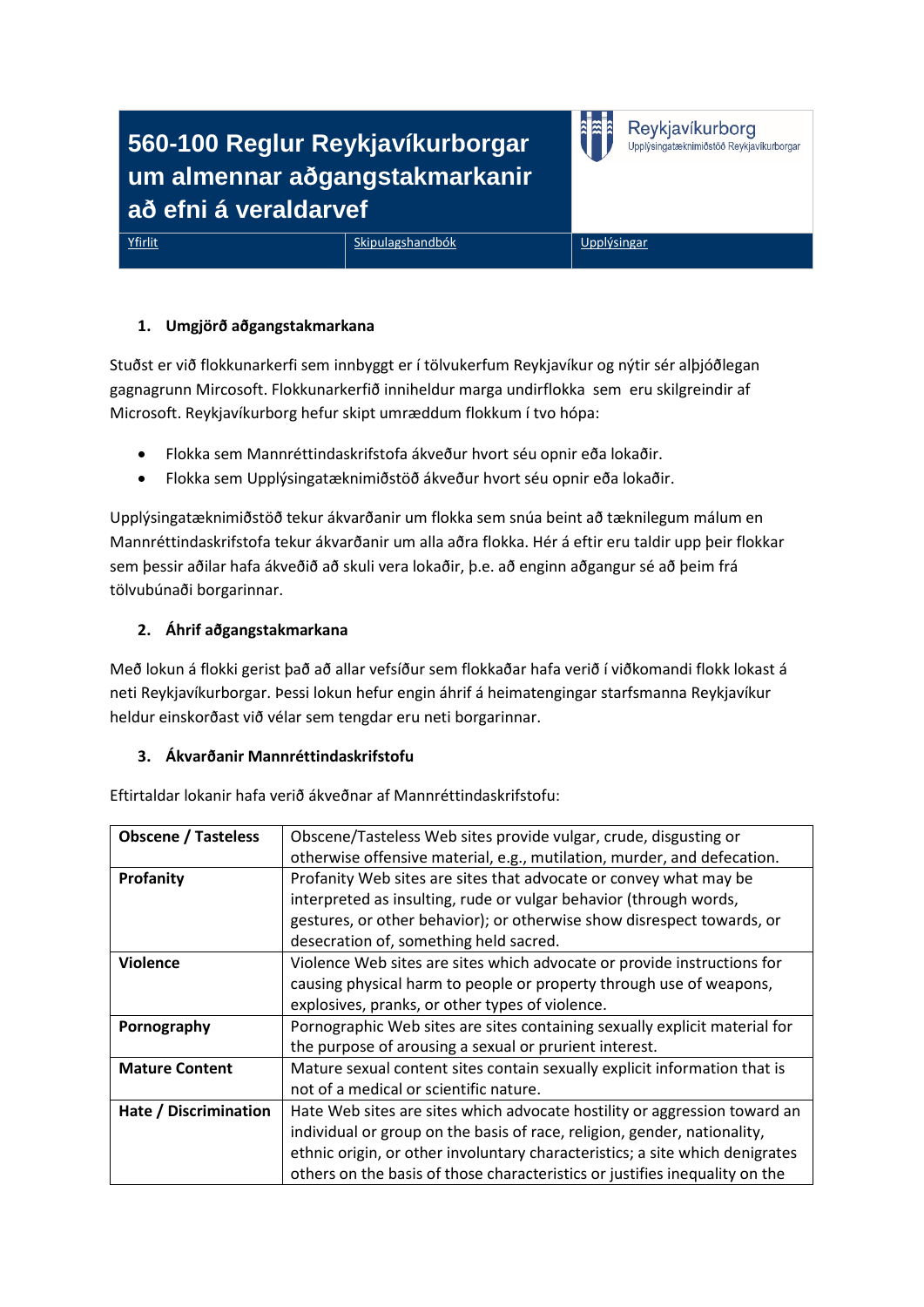| basis of those characteristics; a site which purports to use scientific or |
|----------------------------------------------------------------------------|
| other commonly accredited methods to justify said aggression, hostility or |
| denigration.                                                               |

# **4. Ákvarðanir Upplýsingatæknimiðstöðvar**

Eftirtaldar lokanir hafa verið ákveðnar af Upplýsingatæknimiðstöð:

| <b>Anonymizers</b>            | Anonymizer Web sites are sites used to anonymize a user's            |
|-------------------------------|----------------------------------------------------------------------|
|                               | originating IP address                                               |
| <b>Anonymizing Utilities</b>  | Anonymizing utilities Web sites are sites which promote, offer,      |
|                               | sell, supply, encourage or otherwise advocate the use,               |
|                               | manufacture, or distribution of anonymizing utilities.               |
| P2P/File Sharing              | P2P/File sharing Web sites are sites which offer, sell, supply,      |
|                               | encourage or otherwise advocate the use, manufacture, or             |
|                               | distribution of P2P/File sharing software.                           |
| <b>Remote Access</b>          | Remote access Web sites are sites which provide Web-based or         |
|                               | downloadable remote access related applications as the main          |
|                               | feature or function of the site, e.g., a Web site that allows a user |
|                               | to access a computer f                                               |
| <b>Resource Sharing</b>       | Resource sharing Web sites are sites that provide information        |
|                               | about applications that utilize otherwise unused system              |
|                               | resources                                                            |
| <b>BotNet</b>                 | Botnet sites are sites which covertly install applications onto      |
|                               | targeted systems allowing unauthorized remote control for            |
|                               | malicious activity.                                                  |
| <b>Malicious</b>              | Malicious Web sites covertly install applications onto targeted      |
|                               | systems with the intent of causing harm to people or property        |
|                               | through use of unauthorized computer activity.                       |
| Phishing                      | Phishing sites are sites that masquerade as a trustworthy entity     |
|                               | for the purpose of tricking users into disclosing personal           |
|                               | information.                                                         |
| <b>Spam URLs</b>              | Spam Web sites are sites that contain unsolicited information        |
|                               | from spam e-mails.                                                   |
| <b>Hacking/Computer Crime</b> | Computer hacking/crime Web sites are sites which advocate or         |
|                               | provide instructions for causing harm to people or property          |
|                               | through use of unauthorized computer activity.                       |
| Spyware / Adware              | Spyware/adware Web sites are sites which covertly install            |
|                               | applications onto targeted systems with the intent of performing     |
|                               | unsolicited activity, namely, transmitting perso                     |
| <b>Illegal Software</b>       | Illegal Software Web sites are sites which promote, offer, sell,     |
|                               | supply, encourage or otherwise advocate the use, cultivation,        |
|                               | manufacture, or distribution of software that is illegal in one or   |
|                               | more major jurisdictions.                                            |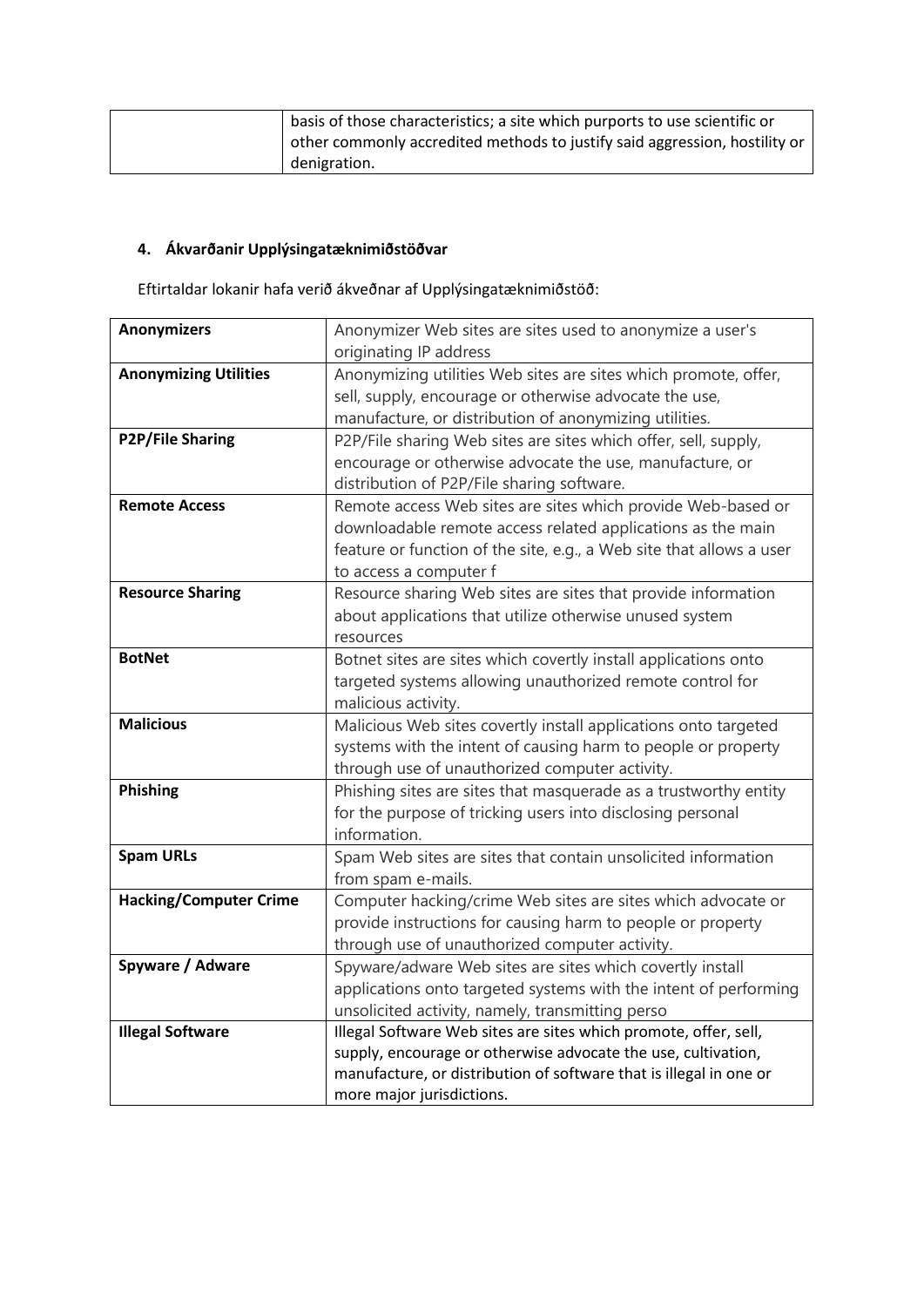# **5 Opnir flokkar**

Eftirtaldir flokkar eru opnir fyrir öll svið borgarinnar. Þessir flokkar eru flestir ótengdir tækni eða tækniumhverfi og því er það Mannréttindaskrifstofa sem ákveður hvort þeir skuli vera opnir eða lokaðir fyrir tölvur á tölvuneti borgarinnar.

| <b>Alcohol</b>             | Alcohol Web sites promote or offer for sale alcoholic beverages or     |
|----------------------------|------------------------------------------------------------------------|
|                            | the means to create them; supplies, recipes or paraphernalia;          |
|                            | glorifies, touts, or otherwise encourages alcohol consumption or       |
|                            | intoxication.                                                          |
|                            |                                                                        |
| <b>Gambling</b>            | Gambling Web sites are sites where a user can place a bet or           |
|                            | participate in a betting pool (including lotteries) online; obtain     |
|                            | information, assistance or recommendations for placing a bet;          |
|                            | receive instructions, assistance or training on participating in games |
|                            | of chance                                                              |
|                            |                                                                        |
| <b>Tobacco</b>             | Tobacco Web sites glorify, promote, offer for sale or otherwise        |
|                            | encourage the consumption of tobacco.                                  |
| <b>Weapons</b>             | Weapons sites are sites which sell, review, or describe legal weapons  |
|                            | such as: guns, knives, or martial arts devices; provide information on |
|                            | their use, accessories, or other modifications.                        |
|                            |                                                                        |
| <b>Nudity</b>              | Nudity Web sites are sites containing images of human nudity, e.g.,    |
|                            | nude art, incidental nudity                                            |
| <b>Provocative Attire</b>  | Provocative attire Web sites are sites which sell, review, or describe |
|                            | alluring attire but do not involve nudity.                             |
|                            |                                                                        |
| <b>Criminal Activities</b> | Criminal activities Web sites are sites which promote, offer, sell,    |
|                            | supply, encourage or otherwise advocate illegal activities, or         |
|                            | describe how to commit criminal activity.                              |
| <b>Dubious</b>             | Dubious Web sites are sites with questionable, suspicious, or          |
|                            | ethically ambiguous content.                                           |
|                            |                                                                        |
| <b>Illegal Drugs</b>       | Drug Web sites are sites which promote, offer, sell, supply,           |
|                            | encourage or otherwise advocate the recreational or illegal use,       |
|                            | cultivation, manufacture, or distribution of drugs, pharmaceuticals,   |
|                            | intoxicating plants or chemicals and their related paraphernalia.      |
|                            |                                                                        |
| <b>School Cheating</b>     | School Cheating Information Web sites are sites which promote,         |
| <b>Information</b>         | offer, sell, supply, encourage or otherwise advocate information       |
|                            | used to cheat in school.                                               |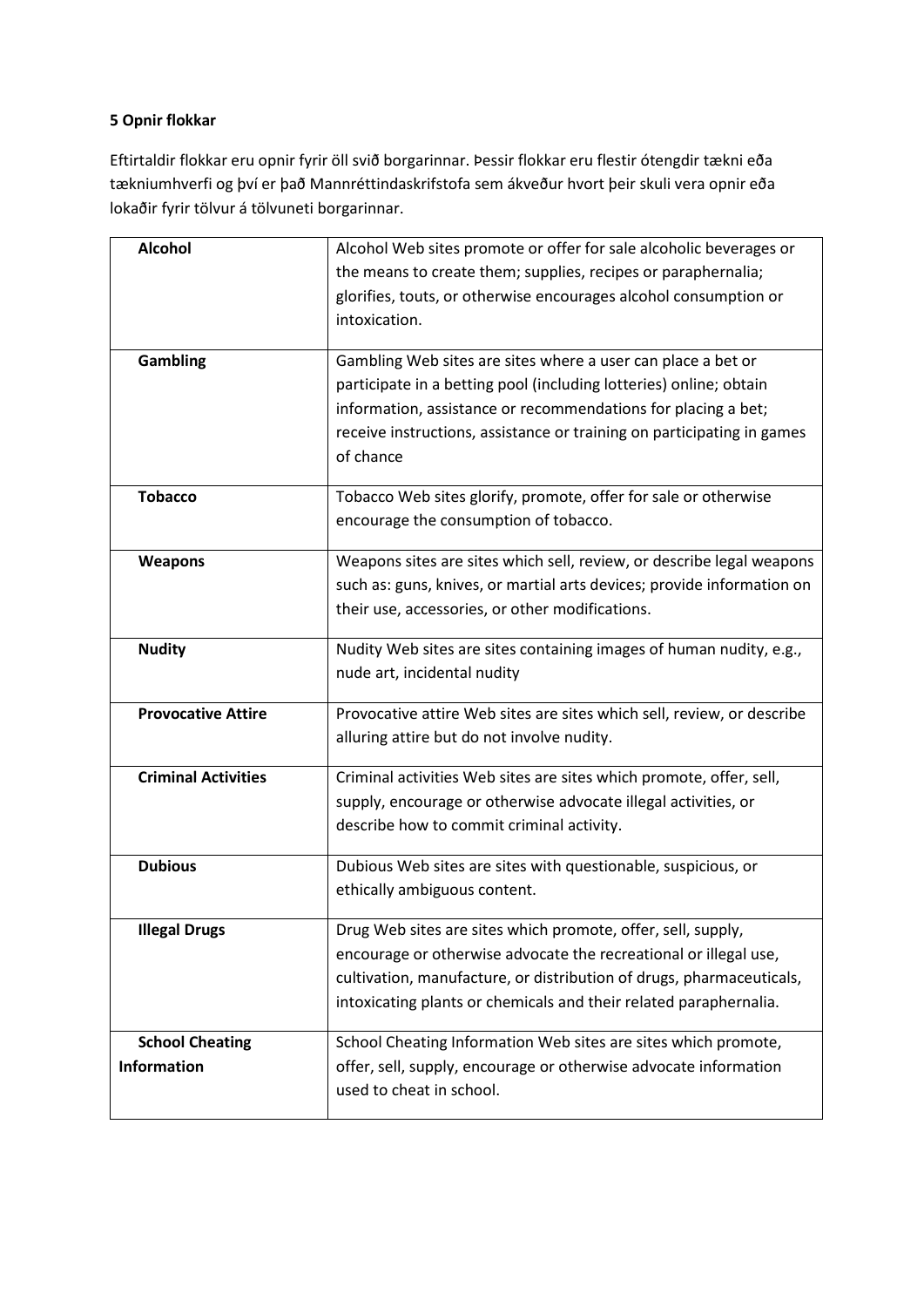| <b>Media Sharing</b>         | Media sharing Web sites are sites which promote, sell, offer, supply                                                   |
|------------------------------|------------------------------------------------------------------------------------------------------------------------|
|                              | or allow sharing between users of media, e.g., video download, file                                                    |
|                              | download, etc.                                                                                                         |
|                              |                                                                                                                        |
| <b>Streaming Media</b>       | Streaming media sites provide media for streaming consumption,                                                         |
|                              | e.g., on demand video, internet radio.                                                                                 |
| <b>General Business</b>      | Business Web sites are sites which promote, sell, offer, or supply                                                     |
|                              | business information, e.g., corporate Web site, business to business                                                   |
|                              | sites.                                                                                                                 |
| <b>Employment</b>            | Employment Web sites are sites which promote, sell, offer, or supply                                                   |
|                              | employment information including providing job seeking                                                                 |
|                              | information.                                                                                                           |
|                              |                                                                                                                        |
| <b>Financial</b>             | Financial Web sites are sites which promote, sell, offer, or supply                                                    |
|                              | financial information including financial account access.                                                              |
| Online                       | Online Trading/Brokerage Web sites are sites which promote, sell,                                                      |
| <b>Trading/Brokerage</b>     | offer, or supply trading information including online trading and                                                      |
|                              | brokerage account access.                                                                                              |
|                              |                                                                                                                        |
| <b>Blogs/Wiki</b>            | Blog/Wiki Web sites are sites which provide dynamic content where<br>users frequently add, remove, and update content. |
|                              |                                                                                                                        |
| Chat                         | Web chat Web sites are sites which provide Web-based chat as the                                                       |
|                              | main feature or function of the site.                                                                                  |
| <b>Digital Postcards</b>     | Digital postcard Web sites are sites which enable users to send and                                                    |
|                              | receive digital postcards and greeting postcards.                                                                      |
| <b>Forum/Bulletin Boards</b> |                                                                                                                        |
|                              | Forum/Bulletin Board Web sites are sites which provide dynamic<br>content where users frequently add content.          |
|                              |                                                                                                                        |
| <b>Instant Messaging</b>     | Instant Messaging Web sites are sites which provide Web-based or                                                       |
|                              | downloadable chat-related applications as the main feature or                                                          |
|                              | function of the site.                                                                                                  |
| <b>Online Communities</b>    | Online Community Web sites are sites which provide dynamic                                                             |
|                              | content for the purpose of social networking. These sites may                                                          |
|                              | include access for adding, removing, and updating personal content.                                                    |
| <b>Portal Sites</b>          |                                                                                                                        |
|                              | Portal Web sites are sites where the main purpose is to route users<br>to Web content.                                 |
|                              |                                                                                                                        |
| <b>Usenet News</b>           | Usenet news Web sites provide access to Usenet archives.                                                               |
| <b>Web E-mail</b>            | Web E-mail Web sites are sites that enable users to send and receive                                                   |
|                              | email.                                                                                                                 |
|                              |                                                                                                                        |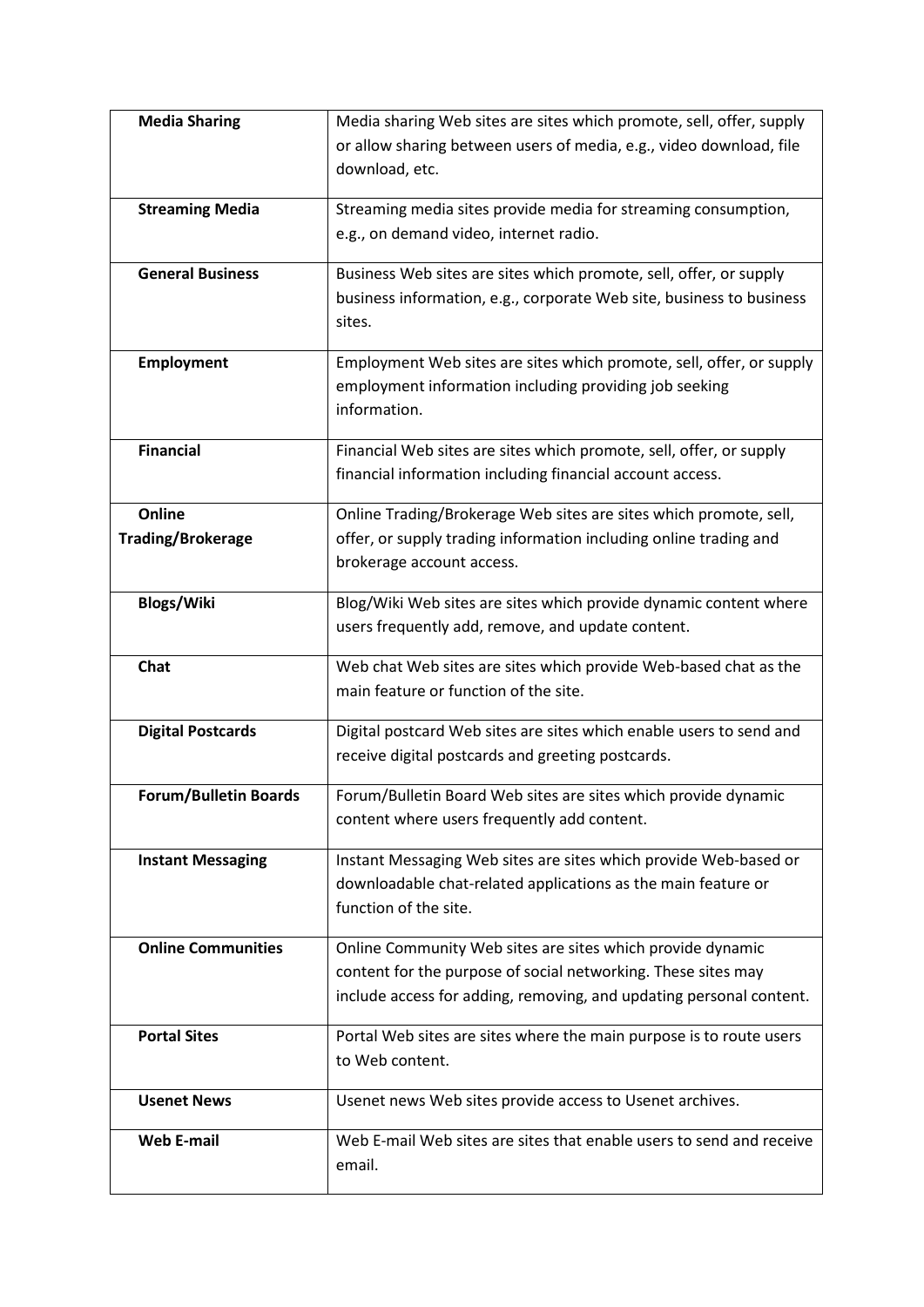| <b>Web Meeting</b>              | Web Meeting Web sites are sites which provide online meeting                                                                         |
|---------------------------------|--------------------------------------------------------------------------------------------------------------------------------------|
|                                 | services.                                                                                                                            |
|                                 |                                                                                                                                      |
| <b>Web Phone</b>                | Web Phone sites are site which provide online phone services.                                                                        |
| <b>Web-based Productivity</b>   | Web-based productivity application Web sites are sites which                                                                         |
| <b>Applications</b>             | provide Web browser-based productivity application services, e.g.,                                                                   |
|                                 | Web browser-based word processing.                                                                                                   |
| Art/Culture/Heritage            | An art/culture/heritage site is a site that distributes, displays,                                                                   |
|                                 | discusses or promotes art, culture, or heritage related content - e.g.,                                                              |
|                                 | books, literature, theater.                                                                                                          |
| <b>General Entertainment</b>    | Entertainment Web sites are sites that distribute, display, discuss or                                                               |
|                                 | promote entertainment related content, e.g., movies, television, and                                                                 |
|                                 | music.                                                                                                                               |
| Games                           | Games Web sites are sites that distribute, display, discuss or                                                                       |
|                                 | promote game related content, e.g., board games, video games, etc.                                                                   |
|                                 |                                                                                                                                      |
| <b>Humor/Comics</b>             | Humor/Comics Web sites are sites that distribute, display, discuss,.                                                                 |
|                                 | or promote humor related content, e.g., comics, cartoons, etc.                                                                       |
| <b>Recreation/Hobbies</b>       | Recreation/Hobby Web sites are sites that distribute, display, discuss                                                               |
|                                 | or promote recreation and hobby related content, e.g., model                                                                         |
|                                 | airplane building, knitting, sewing, etc.                                                                                            |
| <b>Education/Reference</b>      | Education/reference Web sites are sites which promote, offer, sell,                                                                  |
|                                 | supply, encourage or otherwise advocate educational or reference                                                                     |
|                                 | information.                                                                                                                         |
| <b>Child Friendly Materials</b> |                                                                                                                                      |
|                                 | Child friendly materials Web sites are sites which promote, offer,<br>sell, supplies, encourage or otherwise advocate child-friendly |
|                                 | materials.                                                                                                                           |
|                                 |                                                                                                                                      |
| Government/Military             | Government/Military Web sites are sites created and maintained by                                                                    |
|                                 | an official government or military organization                                                                                      |
| Health                          | Health Web sites are sites which promote, offer, sell, supply,                                                                       |
|                                 | encourage or otherwise advocate health information.                                                                                  |
|                                 |                                                                                                                                      |
| <b>History</b>                  | History Web sites are sites which promote, offer, sell, supply,                                                                      |
|                                 | encourage or otherwise advocate historical information.                                                                              |
| <b>Legal Services &amp;</b>     | Legal services and reference Web sites are sites which provide,                                                                      |
| Reference                       | promote, offer, sell, supply, encourage or otherwise advocate legal                                                                  |
|                                 | services and reference information.                                                                                                  |
|                                 |                                                                                                                                      |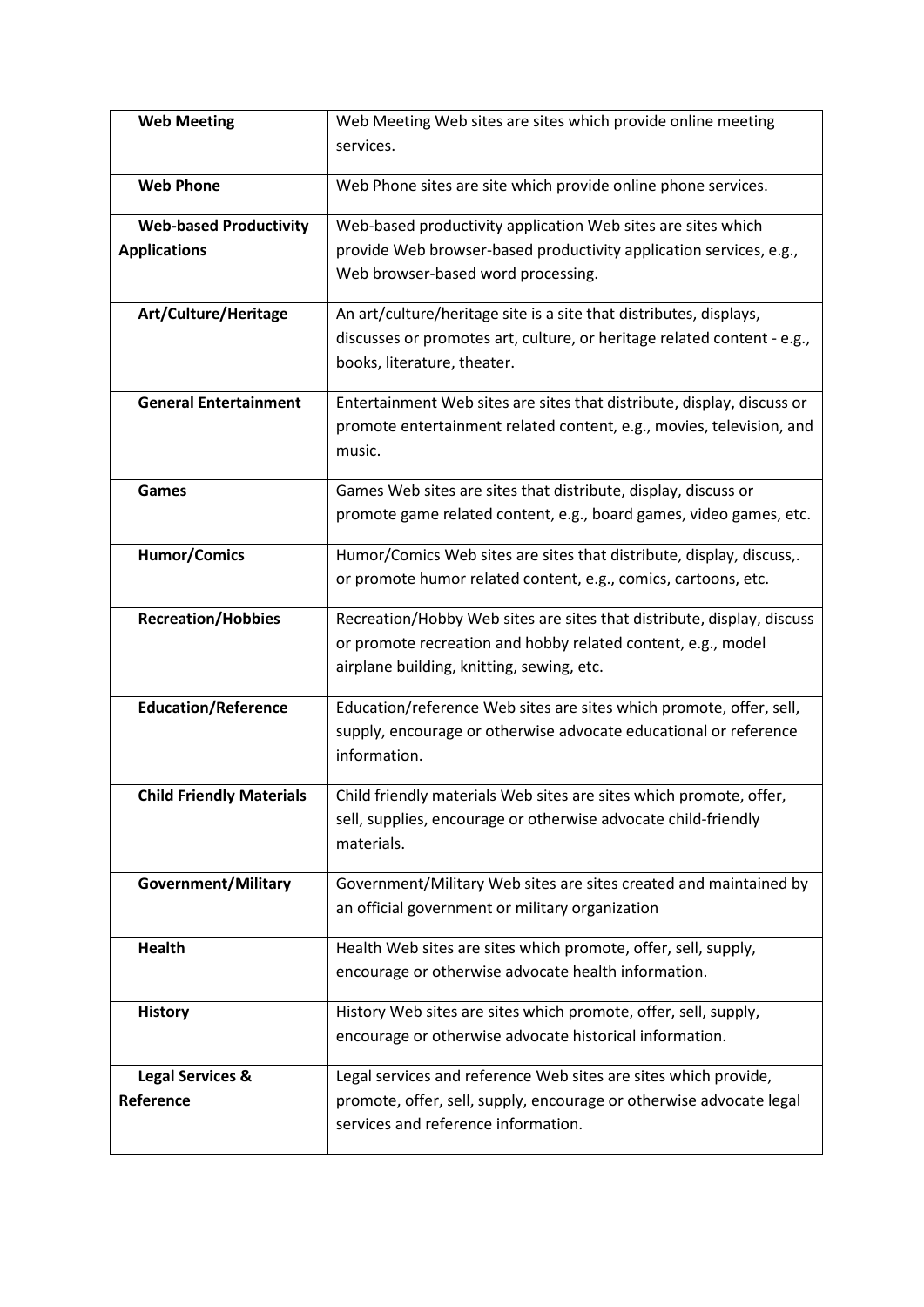| Non-                         | Non-profit/Advocacy/NGO Web sites are sites which promote, offer,                                                              |
|------------------------------|--------------------------------------------------------------------------------------------------------------------------------|
| Profit/Advocacy/NGO          | sell, supply, encourage or otherwise advocate non-profit, advocacy,                                                            |
|                              | or NGO information.                                                                                                            |
|                              |                                                                                                                                |
| <b>Politics/Opinion</b>      | Politics/Opinion Web sites are sites which promote, offer, sell,                                                               |
|                              | supply, encourage or otherwise advocate politics or opinion                                                                    |
|                              | information.                                                                                                                   |
| <b>Public Information</b>    | Public information Web sites are sites which provide general                                                                   |
|                              | reference information for public consumption, e.g., listings, maps,                                                            |
|                              | weather, etc.                                                                                                                  |
| Religion/Ideology            | Religion/Ideology Web sites are site which promote, offer, sell,                                                               |
|                              | supply, encourage or otherwise advocate religion or ideology.                                                                  |
|                              |                                                                                                                                |
| <b>Search Engines</b>        | Search engine Web sites are sites where the main purpose is to                                                                 |
|                              | provide search Web content based on user-defined queries.                                                                      |
| <b>Technical Information</b> | Technical Information Web sites are sites which promote, offer, sell,                                                          |
|                              | supply, encourage or otherwise advocate technical information, e.g.,                                                           |
|                              | tutorials for computer programming, reviews of computer software                                                               |
|                              | or hardware, technical forums, information security.                                                                           |
|                              |                                                                                                                                |
| <b>Edge Content</b>          | Edge content servers/infrastructure Web sites are sites which hosts                                                            |
| Servers/Infrastructure       | files for other Web sites usually for high-volume consumption.                                                                 |
| <b>Free Hosting</b>          | Free hosting Web sites are sites which promote, offer, sell, supply,                                                           |
|                              | encourage or otherwise advocate free Web hosting information,                                                                  |
|                              | e.g., Web sites that allow users to create personal homepages.                                                                 |
| <b>Internet Services</b>     |                                                                                                                                |
|                              | Internet services Web sites are sites which promote, offer, sell,<br>supply, encourage or otherwise advocate Internet services |
|                              | information, e.g., domain registration, ISPs.                                                                                  |
|                              |                                                                                                                                |
| <b>Web Ads</b>               | Web ads Web sites are sites from which advertising content                                                                     |
|                              | originates. Advertising content includes but is not limited to                                                                 |
|                              | banners, marketing trackers, and text ads.                                                                                     |
| <b>Dating/Personals</b>      | Dating/Personals Web sites are sites which promote, offer, sell,                                                               |
|                              | supply, encourage or otherwise advocate dating or personal                                                                     |
|                              | information.                                                                                                                   |
|                              |                                                                                                                                |
| <b>Special Interests</b>     | Sites that reflect a group or collection of persons that have a                                                                |
|                              | common interest or issue that is representative of who they are,                                                               |
|                              | their life situation, or is of closely held significance to them. This                                                         |
|                              | includes without limitation, cultural or ethnic identity,                                                                      |
|                              | organization/club affiliations, or sexual orientation/identity.                                                                |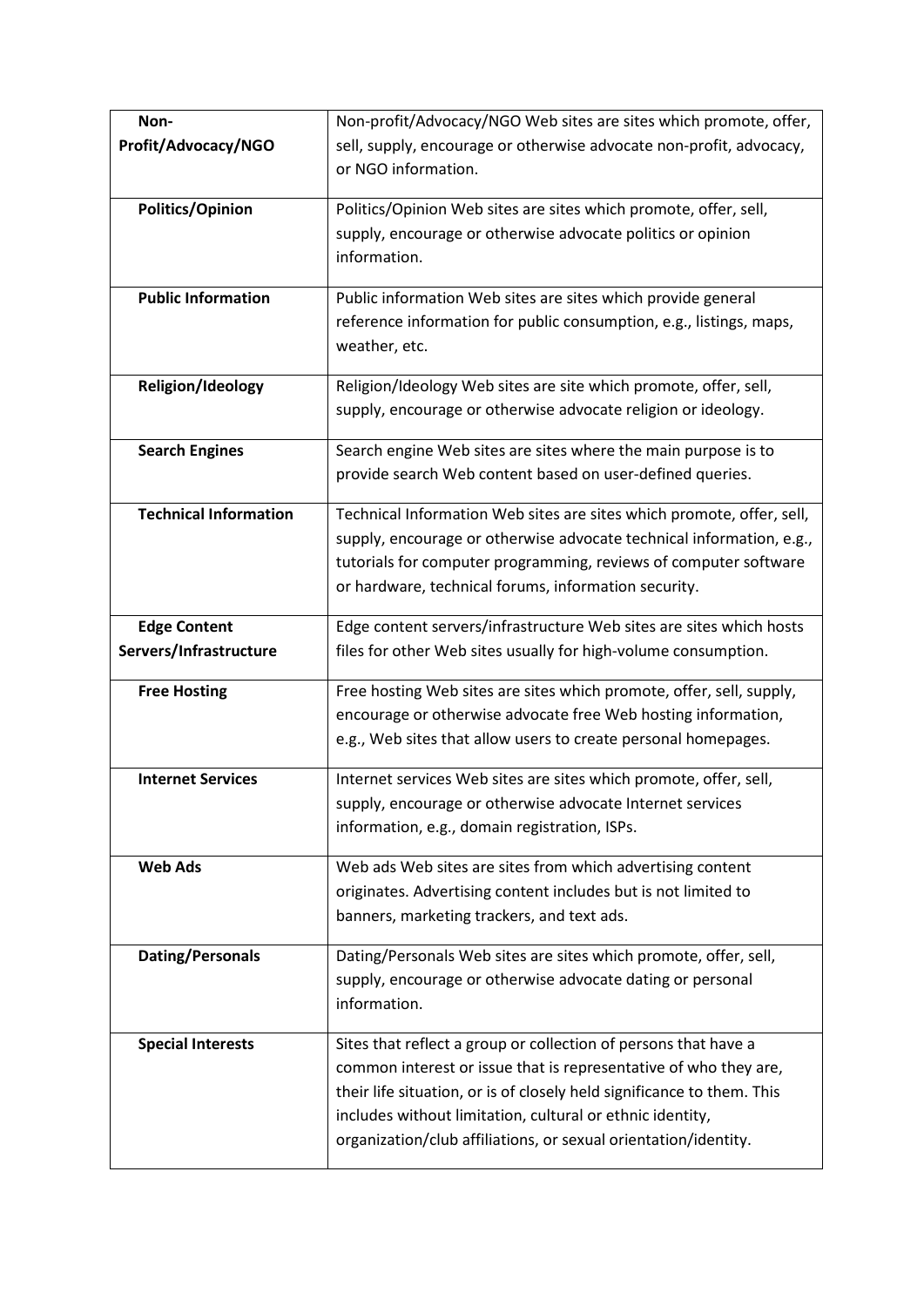| <b>Restaurants/Dining</b> | Restaurants/Dining sites are sites which promote, encourage or      |
|---------------------------|---------------------------------------------------------------------|
|                           | otherwise advocate information about restaurants or dining choices. |
| <b>Social Opinion</b>     | Social Opinion Web sites are sites that provide information related |
|                           | to variety of social topics, e.g., movie reviews, actor critiques.  |
| <b>Self Defense</b>       | Self defense Web sites are site which promote, encourage or         |
|                           | otherwise advocate information about self defense - e.g., karate,   |
|                           | mace, stun guns.                                                    |
| <b>Travel</b>             | Travel web sites are sites which promote, encourage or otherwise    |
|                           | advocate traveling.                                                 |
| <b>News</b>               | News Web sites provide news media such as local weather, and        |
|                           | other relevant regional, national and international information.    |
| <b>Sports</b>             | Sports Web sites are sites which promote, offer, sell, supply,      |
|                           | encourage or otherwise advocate professional athletics, e.g.,       |
|                           | professional or recreational baseball leagues.                      |
| <b>Fashion/Beauty</b>     | Fashion/Beauty Web sites are sites which promote, offer, sell,      |
|                           | supply, encourage or otherwise advocate the use, or distribution of |
|                           | fashion or beauty related products.                                 |
| <b>Motor Vehicles</b>     | Motor Vehicles Web sites are sites which promote, offer, sell,      |
|                           | supply, encourage or otherwise advocate the use, distribution or    |
|                           | discussion of motor vehicle related products.                       |
| <b>Shopping</b>           | Shopping Web sites are sites which promote, offer or sell products  |
|                           | or services online.                                                 |
| Pharmacy                  | Pharmacy Web sites are sites which promote, offer, sell, supply,    |
|                           | encourage or otherwise advocate the use, distribution or discussion |
|                           | of prescription drugs.                                              |
| <b>Real Estate</b>        | Real estate Web sites are sites which promote, offer, sell, supply, |
|                           | encourage or otherwise advocate the buying, selling, managing or    |
|                           | maintenance of real estate.                                         |
| <b>Parked Domain</b>      | Parked domain Web sites are sites that no longer contain content or |
|                           | are no longer registered.                                           |
| <b>Personal Network</b>   | Personal network storage Web sites provide Web-based storage for    |
| <b>Storage</b>            | personal files, e.g., pictures, documents, etc.                     |
| <b>Shareware/Freeware</b> | Shareware/Freeware Web sites are sites which provide Web-based      |
|                           | or downloadable applications as the main feature or function of the |
|                           | site.                                                               |